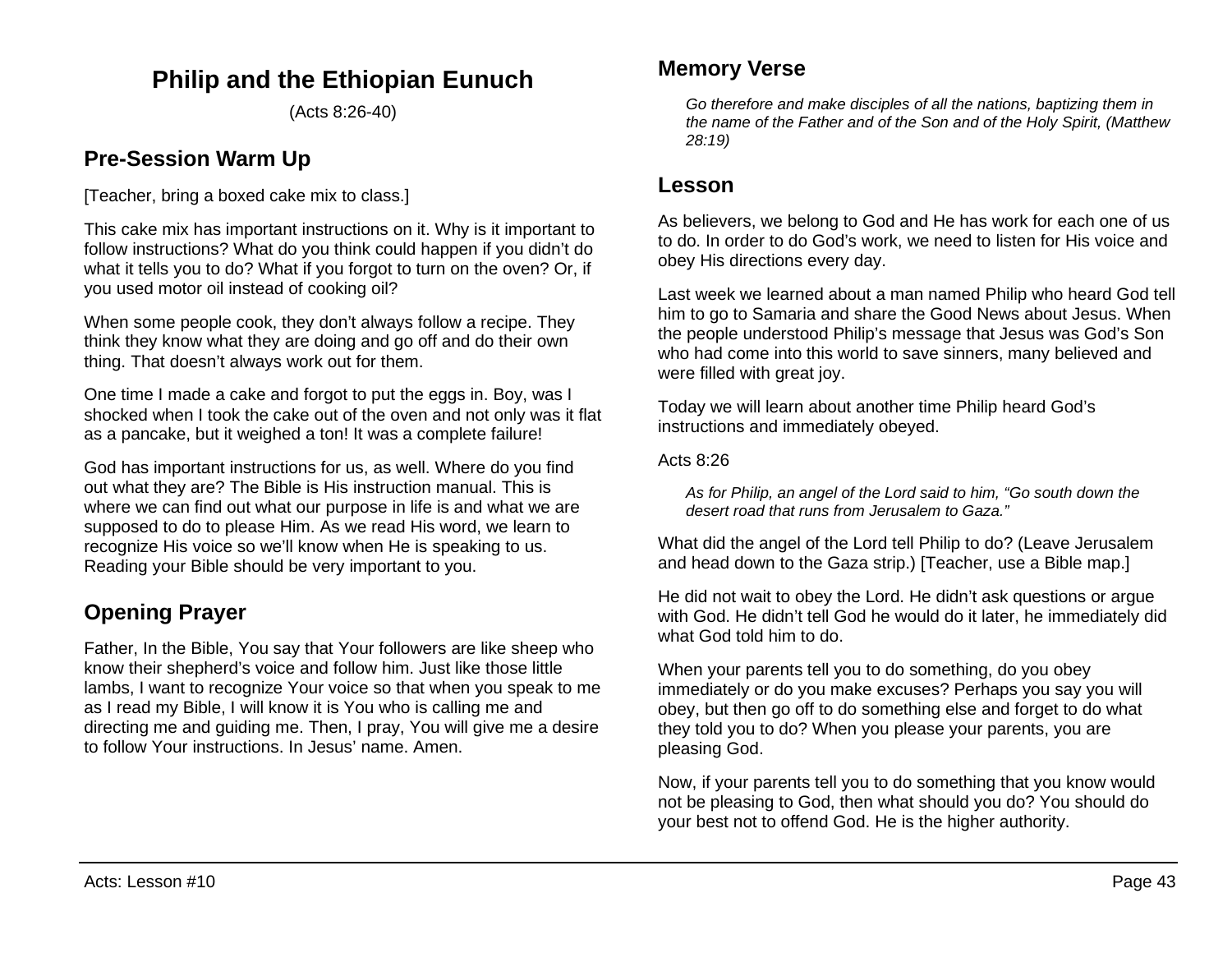Philip obeyed God's instructions immediately and began walking down the desert road towards Gaza. Suddenly he heard the rumblings of horses and a chariot coming in his direction. Sitting in that chariot was a man all the way from Ethiopia, a country in Africa.

### Acts 8:27-28

*So he started out, and he met the treasurer of Ethiopia, a eunuch of great authority under the Kandake, the queen of Ethiopia. The eunuch had gone to Jerusalem to worship, (28) and he was now returning. Seated in his carriage, he was reading aloud from the book of the prophet Isaiah.*

The man was an important official in his country. He handled all the money for the Queen of Ethiopia. He had traveled all the way from Africa to Jerusalem to worship God. Now he was heading back home.

He was not yet a believer in Jesus, but he was a man who was seeking to know God. To travel all the way from Africa to Jerusalem to worship God, shows he had a desire to know God.

While the Ethiopian was traveling in his chariot, the Holy Spirit told Philip to catch up with him.

### Acts  $8:29$

*The Holy Spirit said to Philip, "Go over and walk along beside the carriage."*

I wonder how fast the chariot was going?

### Acts 8:30-31

*Philip ran over and heard the man reading from the prophet Isaiah. Philip asked, "Do you understand what you are reading?" The man replied, "How can I, unless someone instructs me?" And he urged Philip to come up into the carriage and sit with him.*

Running alongside the chariot, Philip heard the Ethiopian reading from the book of Isaiah and asked him if he understood what he was reading. The man told Philip that he didn't and then invited Philip to sit in the chariot with him.

#### Acts 8:32-33

*The passage of Scripture he had been reading was this: "He was led*  like a sheep to the slaughter. And as a lamb is silent before the *shearers, he did not open his mouth. (33) He was humiliated and received no justice. Who can speak of his descendants? For his life was taken from the earth."*

Who do you think Isaiah was writing about? (Jesus)

The Ethiopian wanted to know who the Prophet Isaiah was writing about and this gave Philip the perfect opportunity to tell him about Jesus.

#### Acts 8:34-35

*The eunuch asked Philip, "Tell me, was the prophet talking about himself or someone else?" (35) So beginning with this same Scripture, Philip told him the Good News about Jesus.*

When the Ethiopian understood Philip's message that Jesus was God's Son who had come into this world to save sinners, he wanted to be baptized to show that he truly believed.

### Acts 8:36-38

*As they rode along, they came to some water, and the eunuch said, "Look! There's some water! Why can't I be baptized?" [(37) Then Philip said, "If you believe with all your heart, you may." And he answered and said, "I believe that Jesus Christ is the Son of God."] (38) He ordered the carriage to stop, and they went down into the water, and Philip baptized him.*

[Teacher, some translations of the Bible omit verse 37.]

The Ethiopian gave orders for the chariot to stop. He and Philip climbed out and Philip took the man down to the water and baptized him.